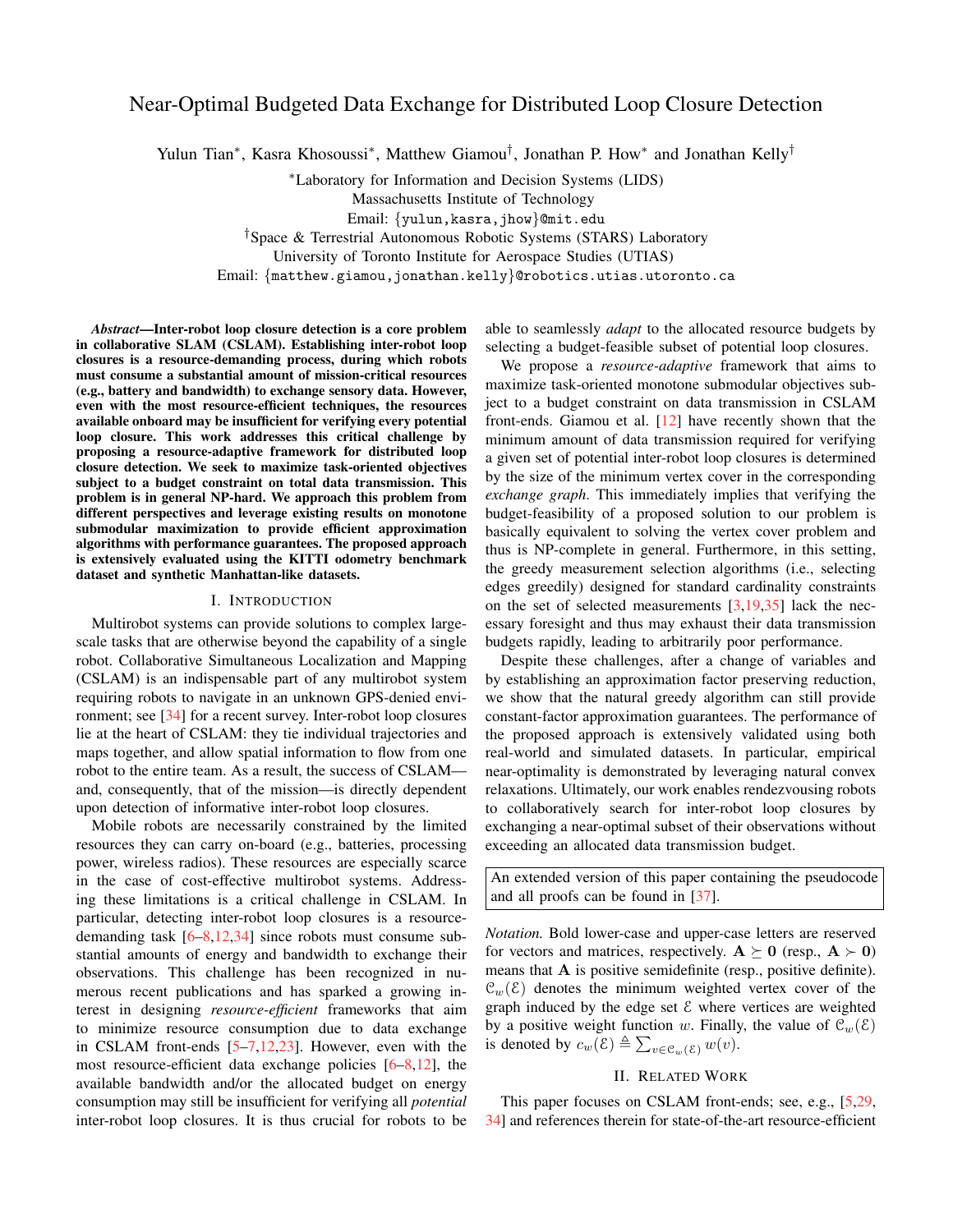CSLAM back-ends. We limit our discussion to prior works that either propose resource-aware CSLAM front-ends or use methods similar to ours on related problems.

Choudhary et al. [\[5\]](#page-8-3) circumvent the resource-intensive nature of data exchange in CSLAM front-ends by utilizing object models to reduce communication between robots, effectively compressing sensory observations with high-level semantic labels. Needless to say, their approach is limited to environments filled with known objects.

Cieslewski and Scaramuzza [\[6,](#page-8-0) [7\]](#page-8-4) focus on designing dataefficient and scalable schemes for the "online query" phase of distributed place recognition. During this phase, robots exchange compact representations of their observations in order to decide to whom to send a full place query. The proposed methods reduce the amount of data transmission in this phase from  $O(n^2)$  to  $O(n)$  where n is the number of robots. It is empirically shown that the applied heuristics only incur a small loss in place recognition recall. We, however, focus on resource consumption due to exchanging *full* observations that takes place *after* this initial phase. As a result, our resourceadaptive framework can be used alongside  $[6-8]$  $[6-8]$  to improve the overall resource-efficiency of the system.

Once the query phase is complete, robots need to exchange full image keypoints for geometric verification and relative pose estimation. Giamou et al. [\[12\]](#page-8-2) focus on resource-optimal exchange policies for this stage. The proposed problem formulation takes into account both the total amount of exchanged data and the induced division of labor among robots. The authors show that in the pairwise case, this problem is essentially equivalent to the minimum bipartite vertex cover problem and hence can be solved efficiently. Our paper is similar to [\[12\]](#page-8-2) in that we also consider the more communication-intensive phase of full data exchange. However, our approach also explicitly considers the "value" of (e.g., information gained by) sharing each observation, and is able to deal with hard communication budgets.

Belief pruning and graph sparsification constitute another line of research in resource-efficient SLAM [\[14](#page-8-8)[,21](#page-8-9)[,31](#page-9-4)[,41\]](#page-9-5). In particular, Paull et al. [\[31\]](#page-9-4) consider CSLAM in underwater environments where acoustic communication is high-latency, low-bandwidth, and unreliable. A consistent sparsification scheme is proposed in [\[31\]](#page-9-4) to reduce the amount of transmitted data after marginalizing out variables. In [\[32\]](#page-9-6), the authors further look at the combined problem of variable selection and graph sparsification, and propose a unified framework that takes into account computation, communication, and memory budgets. In this paper, we also cast our problem in a similar resource-adaptive setting. Unlike [\[32\]](#page-9-6), however, we focus on the complementary problem of inter-robot loop closure detection in CSLAM front-ends.

Khosoussi et al. [\[18,](#page-8-10) [19\]](#page-8-7) and Carlone and Karaman [\[3\]](#page-8-6) have proposed measurement selection schemes for SLAM and visual-inertial navigation (VIN). In both applications, a cardinality constraint is imposed on the selected measurements to control the computational cost of solving the underlying estimation problem. In [\[18](#page-8-10)[,19\]](#page-8-7), the authors use weighted tree-

<span id="page-1-0"></span>

(a) Example exchange graph

(b) A lossless exchange policy

Fig. 1: (a) An example exchange graph  $\mathcal{G}_{\mathsf{x}}$  in a 3-rendezvous where each robot owns three vertices (observations). To verify a potential inter-robot loop closure between two connected vertices, at least one robot needs to share its observation with the other robot. (b) A lossless exchange policy in which the observations associated to the vertices marked in red are transmitted. In the optimal exchange policy, robots must exchange 3 observations to cover all potential loop closures. Now if robots are only permitted to exchange at most  $b = 2$  observations, they must decide which budget-feasible subset of potential loop closures is most valuable (in expectation) based a task-oriented objective.

connectivity [\[17\]](#page-8-11) as a graphical surrogate for the D-optimality criterion to select high quality measurements. Similarly, in the context of VIN, Carlone and Karaman [\[3\]](#page-8-6) use the D-optimality and E-optimality criteria to select a "valuable" subset of visual features for localization. Both of these approaches [\[3](#page-8-6)[,18](#page-8-10)[,19\]](#page-8-7) leverage the monotone submodular property of the D-criterion to provide performance guarantees. In this paper, we also use the objective functions introduced in  $[3,18,19]$  $[3,18,19]$  $[3,18,19]$ , albeit for *communication-constrained* scenarios.

### III. PROBLEM FORMULATION:

# <span id="page-1-1"></span>OPT. RESOURCE-ADAPTIVE LOOP CLOSURE DETECTION

We begin by reviewing the general structure of decentralized inter-robot loop closure detection schemes [\[6](#page-8-0)[,7](#page-8-4)[,12\]](#page-8-2). CSLAM, by definition, relies on communication. Although maintaining a fully connected communication network may not be feasible at all times, robots must be able to at least occasionally communicate with some of their peers during close encounters preplanned or otherwise. The inter-robot loop closure detection process occurs during a *rendezvous*.

**Definition 1** (Rendezvous). An *n*-rendezvous ( $n \geq 2$ ) refers to the situation where  $n$  robots are positioned such that each of them will receive the data broadcasted by any other robot in that group owing to the broadcast nature of wireless medium.

# *A. Metadata Exchange*

Each robot arrives at a rendezvous with its own unique collection of observations (e.g., images or laser scans) acquired throughout its mission. Robots then exchange a *compact representation* of their observations ("metadata" according to [\[12\]](#page-8-2)) in order to identify *potential* loop closures. Several choices are bag-of-words vectors [\[7,](#page-8-4)[12\]](#page-8-2), low-dimensional feature vectors computed by a deep neural network [\[6\]](#page-8-0), and/or spatial clues (i.e., estimated location with uncertainty) if robots have already established a common reference frame [\[12\]](#page-8-2). Comparing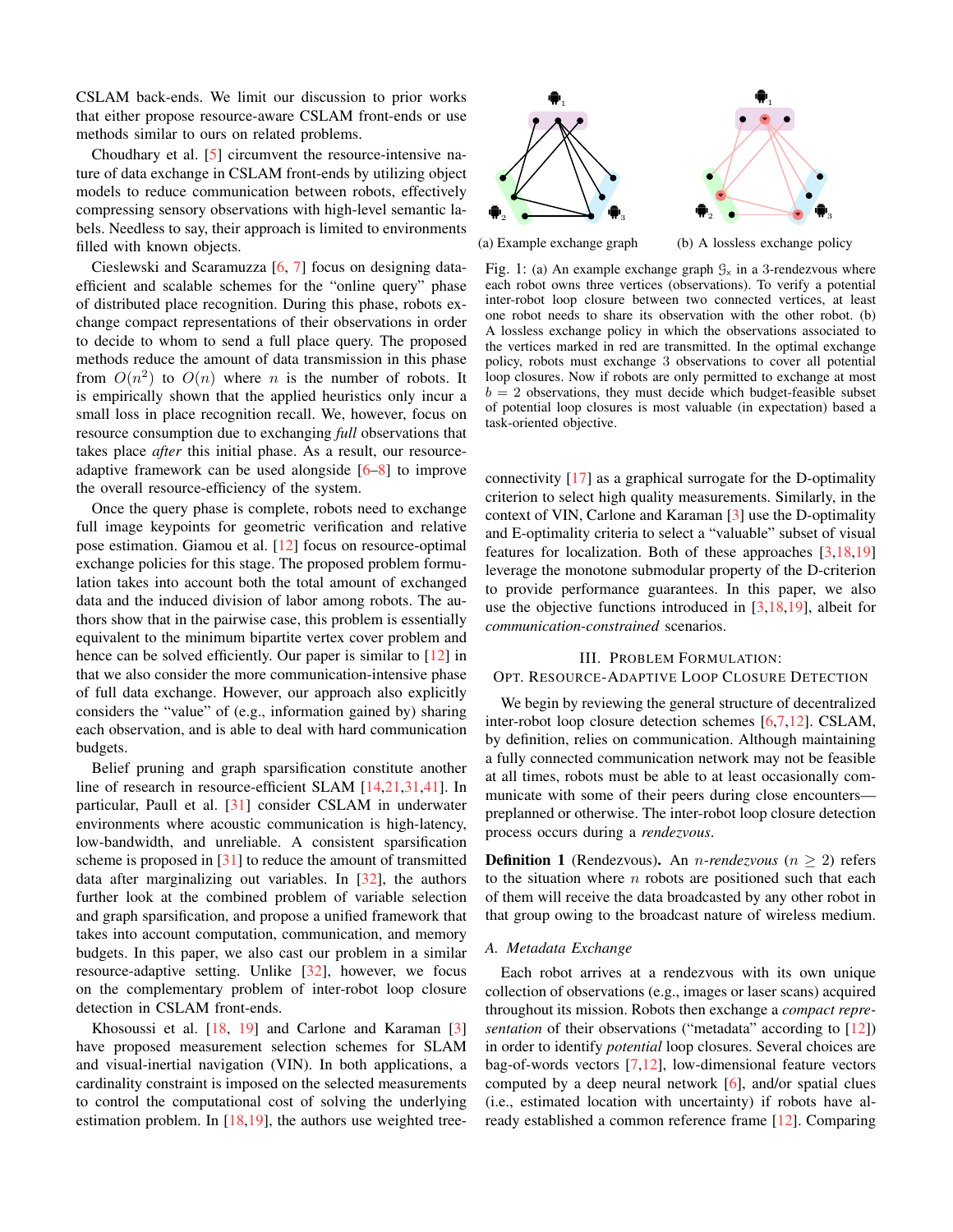metadata reveals a number of potential matches. Each potential match comes with a similarity score [\[10\]](#page-8-12) or an *occurrence probability* (estimated directly or obtained by normalizing the similarity scores) that estimates the likelihood of that potential match corresponding to a true loop closure. The result can be naturally represented as an *exchange graph* [\[12\]](#page-8-2).

<span id="page-2-4"></span>Definition 2 (Exchange Graph). An exchange graph [\[12\]](#page-8-2) is a simple undirected graph  $\mathcal{G}_{x} = (\mathcal{V}_{x}, \mathcal{E}_{x})$  where each vertex  $v \in$  $V_x$  corresponds to an observation, and each edge  $\{u,v\} \in \mathcal{E}_x$ corresponds to a potential inter-robot loop closure between the corresponding observations. Furthermore,  $\mathcal{G}_{\mathsf{x}}$  is endowed with  $w: \mathcal{V}_{x} \to \mathbb{R}_{>0}$  and  $p: \mathcal{E}_{x} \to (0,1]$  that quantify the size of each observation,<sup>[1](#page-2-0)</sup> and the occurrence probability of an edge, respectively. We make the simplifying assumption that edges occur independently.

Note that in an *n*-rendezvous, the exchange graph will be an  $n$ -partite graph. Figure  $1a$  illustrates a simple exchange graph with  $n = 3$ . For simplicity, we assume that a single robot participating the rendezvous (known as the "broker" in [\[12\]](#page-8-2)) is responsible for forming the exchange graph and solving the subsequent optimization problem introduced in Section [III-C.](#page-2-1) A fully decentralized approach is left for future work.

### <span id="page-2-2"></span>*B. Optimal Lossless Data Exchange*

After identifying potential matches, robots must exchange full observations for geometric verification and relative pose estimation [\[12\]](#page-8-2). This stage is substantially more communication-intensive than the metadata exchange phase as it involves the transmission of actual observations (e.g., the complete set of keypoints in an image). In  $[6,7]$  $[6,7]$ , each robot sends its full query *only* to the owner of the "most promising" potential match. This heuristic obviously comes at the risk of losing some loop closures.

Our recent work [\[12\]](#page-8-2) presents an efficient algorithm for finding the optimal data exchange policy that minimizes data transmission among all *lossless* (i.e., allows robots to verify *every* potential match) exchange policies in 2-rendezvous. In [\[12\]](#page-8-2) we demonstrate that by forming the exchange graph and exploiting its unique structure one can come up with intelligent resource-efficient data exchange policies which were not possible in [\[6,](#page-8-0)[7\]](#page-8-4). In particular, for 2-rendezvous we prove that in the optimal exchange policy, agents share the observations that correspond to the minimum weighted vertex cover of the exchange graph,  $\mathcal{C}_w(\mathcal{E}_x) \subset \mathcal{V}_x$  [\[12\]](#page-8-2). Thus, the minimum amount of data transmission required for verifying all potential matches is given by  $c_w(\mathcal{E}_x) \triangleq \sum_{v \in \mathcal{C}_w(\mathcal{E}_x)} w(v)$ .

Here we note that this result can be trivially generalized to the case of *n*-rendezvous. Figure  $1<sub>b</sub>$  illustrates an example. The key difference between 2-rendezvous and  $n$ -rendezvous is that finding the optimal lossless exchange policy (i.e., the minimum weighted vertex cover) is NP-hard for general  $n$ -rendezvous (i.e., general *n*-partite graphs) when  $n \geq 3$ . Nevertheless, by rounding the solution of linear programming (LP) relaxation we obtain a lossless exchange policy with at most  $2 c_w(\mathcal{E}_x)$ data transmission [\[40\]](#page-9-7).

### <span id="page-2-1"></span>*C. Data Exchange under Budgeted Communication*

Intrinsic limitations of the communication channel (e.g., bandwidth in underwater acoustic communication [\[31\]](#page-9-4)), operational constraints, and/or resource scheduling policies (e.g., enforced to regulate resource consumption) necessitate and lead to budgeted communication. We are specifically interested in situations where the data transmission budget  $b$  is strictly less than  $c_w(\mathcal{E}_x)$ . Based on our earlier remarks, one can immediately conclude that in this regime, verifying all potential matches without exceeding the budget b becomes impossible. Therefore, resource-adaptation and task-oriented prioritization are inevitable. In what follows, we approach this problem from two perspectives. It will become clear shortly that these two seemingly different viewpoints lead to two problem statements that are intimately connected.

*1) Edge Selection:* From the perspective of measurement selection  $[3,18,19]$  $[3,18,19]$  $[3,18,19]$ , we seek to select a subset of potential loop closures such that the minimum amount of data transmission needed to verify them is at most b. We need a task-oriented objective  $f_e$  :  $2^{\mathcal{E}_x} \rightarrow \mathbb{R}_{\geq 0}$  that quantifies the value of all subsets of potential loop closures. Note that  $f_e$  must take into account the stochastic nature of potential matches, captured by the edge weights  $p : \mathcal{E}_{x} \to (0,1]$  in  $\mathcal{G}_{x}$ . Later in this section we discuss several suitable choices of  $f<sub>e</sub>$  for CSLAM and place recognition. This perspective leads to the following problem statement:

<span id="page-2-3"></span>
$$
\underset{\varepsilon \subset \varepsilon_x}{\text{maximize}} \ f_e(\varepsilon) \text{ s.t. } c_w(\varepsilon) \le b,\tag{P_e}
$$

where  $c_w(\mathcal{E})$  gives the minimum amount of data transmission needed to verify  $\mathcal E$  (see Section [III-B\)](#page-2-2) and  $c_w(\mathcal E) \leq b$  imposes a global communication budget on the rendezvousing robots.

**Remark 1.** Merely deciding whether a given  $\mathcal{E} \subseteq \mathcal{E}_x$  is  $P_e$  $P_e$ feasible, (i.e., there exists a vertex cover for  $\epsilon$  with a size of at most b), is an instance of the weighted vertex cover problem which is NP-complete [\[16\]](#page-8-13) in *n*-rendezvous with  $n \geq 3$ . Put differently, deciding whether a set of potential loop closures can be verified by exchanging at most  $b$  units of data is NPcomplete when  $n \geq 3$ .

*2) Vertex Selection:* From the perspective of data exchange polices, one may naturally search for an optimal subset of vertices (observations) that need to be broadcasted without exceeding the budget *b*. Recall that once an observation is broadcasted, other robots can collectively verify *all* potential loop closures involving that observation (i.e., incident to the selected vertex); see Figure [1](#page-1-0) and  $[12]$ . This motivates the following objective function,

$$
f_{\mathsf{v}}: 2^{\mathcal{V}_{\mathsf{x}}}\to \mathbb{R}_{\geq 0} : \mathcal{V}\mapsto f_{\mathsf{e}}\big(\mathsf{edges}(\mathcal{V})\big).
$$
 (1)

where edges :  $2^{\mathcal{V}_x} \rightarrow 2^{\mathcal{E}_x}$  gives the set of all edges such that for each edge at least one end is in the given subset of vertices. This intuitively means that the value of any subset of vertices

<span id="page-2-0"></span><sup>&</sup>lt;sup>1</sup>For instance, this can be the number of keypoints in an image.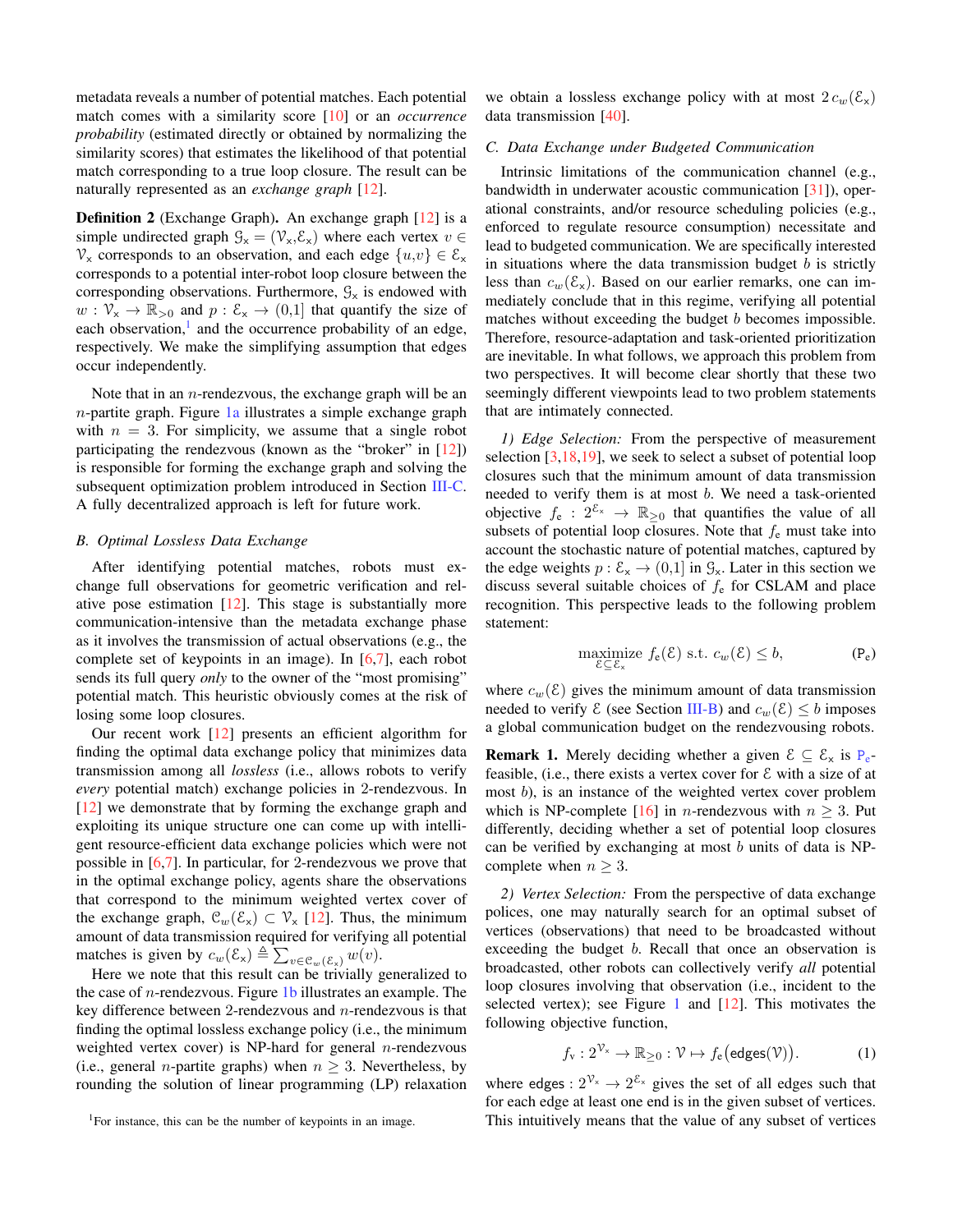is equal to the  $f_e$ -value of all edges incident to those vertices. This leads to the following optimization problem:

<span id="page-3-5"></span>
$$
\underset{\mathcal{V} \subseteq \mathcal{V}_x}{\text{maximize}} \ f_v(\mathcal{V}) \quad \text{s.t.} \ \sum_{v \in \mathcal{V}} w(v) \le b, \tag{P_v}
$$

Note that the budget constraint in  $P_v$  $P_v$  is simpler than what we encountered in  $P_e$  $P_e$ . Needless to say,  $P_e$  and  $P_v$  are closely related. The connection between these two problems is discussed and exploited in Section [IV.](#page-3-1)

# <span id="page-3-6"></span>*D. Objective Function*

**Definition 3.** A set function  $f: 2^{\mathcal{W}} \to \mathbb{R}_{\geq 0}$  for a finite W is normalized, monotone, and submodular (NMS) if it satisfies the following properties:

- $\Diamond$  Normalized:  $f(\emptyset) = 0$ .
- $\Diamond$  Monotone: for any  $A \subseteq B$ ,  $f(A) \leq f(B)$ .
- $\Diamond$  Submodular: for any  $A \subseteq B$  and  $u \in W \setminus B$ ,
- $f(\mathcal{B} \cup \{u\}) f(\mathcal{B}) \leq f(\mathcal{A} \cup \{u\}) f(\mathcal{A}).$

We focus only on cases where  $f_e$  is NMS. In what follows, we briefly review two examples of such functions used recently for measurement selection in the context of SLAM and VIN [\[3](#page-8-6)[,18](#page-8-10)[,19\]](#page-8-7). In addition, we consider also a third objective that is suitable for general place recognition scenarios. Note that our framework is compatible with *any* NMS objectives, and is not limited to the instances considered below.

### *1) D-optimality Criterion*

The D-optimality design criterion (D-criterion), defined as the log-determinant of the Fisher information matrix (FIM), is one of the most popular design criteria in the theory of optimal experimental design with well-known geometrical and information-theoretic interpretations; see, e.g., [\[15](#page-8-14)[,33\]](#page-9-8). Dcriterion has been widely adopted in many problems including sensor selection [\[15,](#page-8-14)[35\]](#page-9-1) and measurement selection in SLAM [\[3](#page-8-6)[,18\]](#page-8-10). Let  $\mathbb{I}_{\text{init}} \succ 0$  denote the information matrix of the joint CSLAM problem before incorporating the potential loop closures. Moreover, let  $\mathbb{I}_e = \mathbf{J}_e^{\top} \mathbf{\Sigma}_e^{-1} \mathbf{J}_e \succeq \mathbf{0}$  be the information matrix associated to the candidate loop closure  $e \in \mathcal{E}_x$  in which  $J_e$  and  $\Sigma$  denote the measurement Jacobian matrix and the covariance of Gaussian noise, respectively. Following [\[3\]](#page-8-6), one can approximate the expected gain in the D-criterion as:

$$
f_{\text{FIM}}(\mathcal{E}) \triangleq \log \det \left( \mathbb{I}_{\text{init}} + \sum_{e \in \mathcal{E}} p(e) \cdot \mathbb{I}_e \right) - \log \det \mathbb{I}_{\text{init}}.
$$
 (2)

 $f_{\text{FIM}}$  is NMS [\[3,](#page-8-6)[35\]](#page-9-1).

### *2) Tree-Connectivity*

The D-criterion in 2D pose-graph SLAM can be closely approximated by the weighted number of spanning trees (WST)—hereafter, tree-connectivity—in the graphical representation of SLAM  $[17]$ . In  $[18,19]$  $[18,19]$  tree-connectivity is used as a graphical surrogate for the D-criterion for (potential) loop closure selection. Evaluating tree-connectivity is computationally cheaper than evaluating the D-criterion and, furthermore, does not require any metric knowledge of robots' trajectories. Let  $t_{w_p}(\varepsilon)$  and  $t_{w_\theta}(\varepsilon)$  denote the

<span id="page-3-0"></span>weighted number of spanning trees in a pose-graph specified by the edge set  $\mathcal E$  whose edges are weighted by the precision of the translational and rotational measurements, respectively [\[19\]](#page-8-7). Furthermore, let  $\mathcal{E}_{init}$  be the set of edges that exist in the CSLAM pose-graph prior to the rendezvous. Define  $\Phi(\mathcal{E}) \triangleq 2 \cdot \log \mathbb{E} \big[ t_{w_p}(\mathcal{E}_{\text{init}} \cup \mathcal{E}) \big] + \log \mathbb{E} \big[ t_{w_\theta}(\mathcal{E}_{\text{init}} \cup \mathcal{E}) \big]$  where expectation is with respect to the anisotropic random graph model defined in Definition [2;](#page-2-4) see [\[19\]](#page-8-7). Khosoussi et al. [\[19\]](#page-8-7) then seek to maximize the following objective:

<span id="page-3-7"></span>
$$
f_{\text{WST}}(\mathcal{E}) \triangleq \Phi(\mathcal{E}) - \Phi(\varnothing). \tag{3}
$$

It is shown in  $[18,19]$  $[18,19]$  that  $f_{\text{WST}}$  is NMS if the underlying pose-graph is connected prior to the rendezvous.

### <span id="page-3-3"></span>*3) Expected Number of True Loop Closures*

The previous two estimation-theoretic objective functions are well suited for CSLAM. However, in the context of distributed place recognition, one may simply wish to maximize the expected number of true loop closures (NLC) between the agents. From Definition [2](#page-2-4) recall that the probability associated to a potential loop closure  $e \in \mathcal{E}_x$  is  $p(e)$ . Consequently, the expected number of true loop closures in a subset of edges  $\epsilon$ can be expressed as:

<span id="page-3-4"></span>
$$
f_{\text{NLC}}(\mathcal{E}) \triangleq \begin{cases} \sum_{e \in \mathcal{E}} p(e) & \mathcal{E} \neq \varnothing, \\ 0 & \mathcal{E} = \varnothing. \end{cases} \tag{4}
$$

 $f_{\rm NLC}$  is clearly NMS.

### <span id="page-3-1"></span>IV. ALGORITHM AND THEORETICAL GUARANTEES

This section presents approximation algorithms for our two perspectives  $P_v$  $P_v$  and  $P_e$  with performance guarantees that hold for any NMS  $f_e$  and the corresponding  $f_v$ .

# **Theorem 1.** For any NMS  $f_e$ , the corresponding  $f_v$  is NMS.

This theorem implies that  $P_v$  $P_v$  is an instance of the classical problem of maximizing an NMS function subject to a knapsack constraint. Although this class of problems generalizes the maximum coverage problem  $[13]$  and thus are NP-hard in general, they enjoy a rich body of results on constant-factor approximation algorithms  $[20]$ <sup>[2](#page-3-2)</sup> We discuss these algorithms in more detail and show how they can be applied to  $P_v$  $P_v$  in Section [IV-A.](#page-4-0)

Now, we show that by establishing a simple approximation factor preserving reduction from  $P_e$  $P_e$  to  $P_v$ , we can also obtain constant-factor approximation schemes for  $P_e$  $P_e$ . Let OPT<sub>e</sub> and  $OPT_v$  $OPT_v$  $OPT_v$  be the optimal values of  $P_e$  and  $P_v$ , respectively. The following lemmas shed more light on the connection between our two perspectives  $P_e$  $P_e$  and  $P_v$ .

#### Lemma 1.

1) For any  $P_v$  $P_v$ -feasible  $\mathcal V$ , edges( $\mathcal V$ ) is  $P_e$ -feasible.

2)  $OPT_e = OPT_v$ .

<span id="page-3-2"></span><sup>2</sup>Recall that an  $\alpha$ -approximation algorithm for a maximization problem is an efficient algorithm that produces solutions with a value of at least  $\alpha$  OPT for a constant  $\alpha \in (0,1)$ .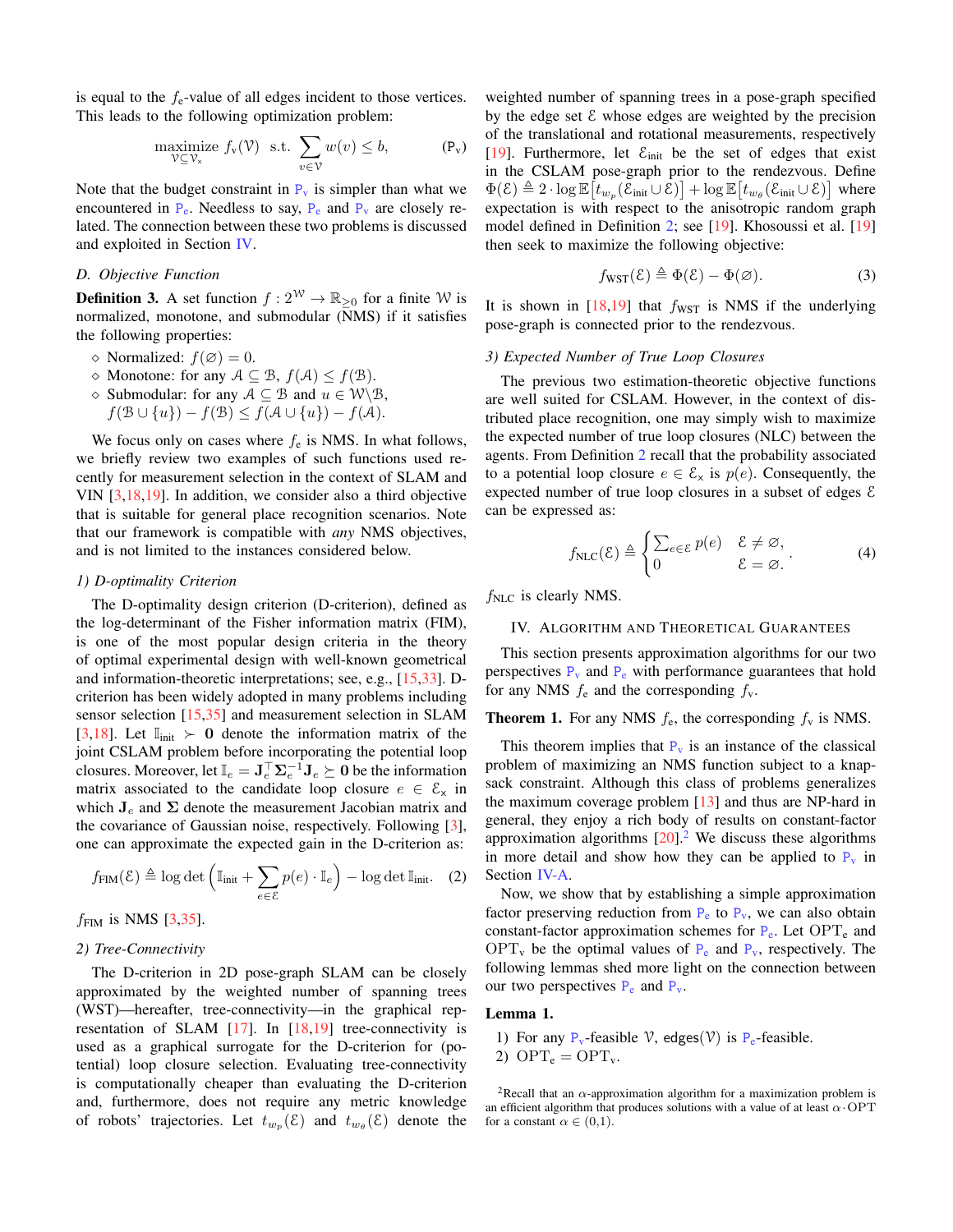Using the above lemma, we establish the following approximation factor preserving reduction from  $P_e$  $P_e$  to  $P_v$ . It is worth mentioning this reduction belongs to a strong class known as "S-reductions" [\[2](#page-8-17)[,9\]](#page-8-18).

**Theorem 2.** Given an  $\alpha$ -approximation algorithm for  $P_v$  $P_v$ , the following is an  $\alpha$ -approximation algorithm for  $P_e$  $P_e$ :

- 1) Run the  $\alpha$ -approximation algorithm on  $P_v$  $P_v$  to produce  $\mathcal V$ .
- <span id="page-4-1"></span>2) Return edges $(\mathcal{V})$ .

Theorem [2](#page-4-1) illustrates how constant-factor approximation algorithms for  $P_v$  $P_v$  can be used as a proxy to obtain constantfactor approximation algorithms for the dual perspective in  $P_e$  $P_e$ . In Section [IV-A,](#page-4-0) we show how the interplay between  $P_v$  $P_v$  and  $P_e$  $P_e$  can be exploited in certain situations to further improve the approximation guarantees of our algorithms.

### <span id="page-4-0"></span>*A. Approximation Algorithms*

So far, we have shown that near-optimal solutions to  $P_v$  $P_v$  and—by virtue of Theorem  $2-P_e$  can be obtained using constant-factor approximation algorithms for maximizing NMS functions under a knapsack constraint. Some of these algorithms are listed in Table [I;](#page-5-0) see  $[20]$  for a comprehensive survey. The approximation factors obtained by these algorithms hold for any NMS objectives. In the special case of maximizing the expected number of loop closures  $f_{\text{NLC}}$ (Section [III-D\)](#page-3-3) under a cardinality constraint,  $P_v$  $P_v$  reduces to the well-studied maximum coverage problem over a graph [\[13\]](#page-8-15). In this case, a simple procedure based on pipage rounding can improve the approximation factor to  $3/4$  [\[1\]](#page-8-19). Furthermore, if the graph is bipartite, a specialized algorithm can improve the approximation factor to  $8/9$  [\[4\]](#page-8-20). Nonetheless, in this work we focus on greedy algorithms described in Table [I](#page-5-0) due to their generality, computational efficiency, and incremental nature (see Remark [2\)](#page-4-2).

In many real-world scenarios, the number of primitives (e.g., keypoints in an image) is roughly the same across all measurements. By ignoring insignificant variations in observations sizes, one can assume that each vertex (i.e., observation) has unit weight or size. In this case, the knapsack constraint in  $P_v$  $P_v$ reduces to a cardinality constraint  $|\mathcal{V}| \leq b$ . We first discuss this case and then revisit the more general case of knapsack constraints.

1) *Uniform Observation Size*: The standard greedy algorithm gives the optimal approximation factor for maximizing general NMS functions under a cardinality constraint (Table [I\)](#page-5-0). This algorithm, when applied on  $P_v$  $P_v$  under a cardinality constraint, is as follows: for b rounds, greedily pick (without replacement) a vertex v with the highest marginal gain  $f_v(\mathcal{V} \cup \{v\}) - f_v(\mathcal{V}),$ where  $V$  denotes the current set of selected vertices. Refer to Algorithm 1 in the extended version of this paper for the complete pseudocode [\[37\]](#page-9-2). The solution  $V_{\text{grd}}$  produced by the greedy algorithm satisfies  $f_v(\mathcal{V}_{\text{grd}}) \ge (1 - 1/e) \cdot \text{OPT}_v$  [\[28\]](#page-9-9). Furthermore, by our approximation-factor-preserving reduc-tion (Theorem [2\)](#page-4-1),  $V_{\text{grd}}$  can in turn be mapped to a  $P_e$  $P_e$ -feasible subset of edges  $\mathcal{E}_{\text{grd}} = \text{edges}(\mathcal{V}_{\text{grd}})$ , for which we also have  $f_e(\mathcal{E}_{\text{grd}}) \geq (1 - 1/e) \cdot \text{OPT}_e.$ 

Remarkably, in some cases the interplay between  $P_e$  $P_e$  and  $P_v$ reveals a pathway to further improve the solution even after b rounds of standard greedy selection. We already know that  $\mathcal{E}_{\text{grd}}$ can be covered by a subset of vertices of size b, namely  $V_{\text{grd}}$ . However, there may be an even "cheaper" (i.e., of size  $b' < b$ ) subset of vertices that covers the entire  $\mathcal{E}_{\text{grd}}$ . Such a subset can be found by computing the minimum vertex cover of the graph induced by  $\mathcal{E}_{\text{grd}}$ . This is in general NP-hard. We can, however, find a vertex cover by rounding a solution of the LP relaxation of this problem; see [\[40\]](#page-9-7). For 2-rendezvous (bipartite exchange graphs), this gives the minimum vertex cover as noted in [\[12\]](#page-8-2). As mentioned earlier, for general *n*-rendezvous ( $n \geq 3$ ), size of the resulting vertex cover is guaranteed to be at most twice the size of the minimum vertex cover; see, e.g., [\[40\]](#page-9-7). If such a subset can be found, we can continue running the greedy algorithm for  $b - b'$  additional rounds while still ensuring that the final solution is budget-feasible. Suppose repeating the process of recomputing the (approximate) minimum vertex cover leads to  $b + k$  rounds of greedy decisions in total and produces  $V_{\text{grd}}$ . Using [\[20,](#page-8-16) Theorem 1.5], it can be shown that  $f_{\rm v}(\mathcal{V}_{\rm grad}) \ge (1 - 1/e^{1 + \frac{k}{b}}) \cdot \text{OPT}_{\rm v}$ . However, we must note that in practice, recomputing the vertex cover only tends to improve the solution when the input exchange graph is sufficiently dense, and in 2-rendezvous where the actual minimum vertex cover can be computed.

<span id="page-4-2"></span>Remark 2. According to [\[30\]](#page-9-10), an algorithm is "any-com" if it finds "a suboptimal solution quickly and refines it as communication permits". The greedy algorithm described above has a similar trait: (i) for any budget b, it finds a nearoptimal solution; (ii) let  $(\mathcal{E}^b_{\text{grd}}, \mathcal{V}^b_{\text{grd}})$  be the pair of near-optimal solutions produced for budget *b*. Then,  $\mathcal{V}_{\text{grd}}^b$  must be sent as a priority queue to robots to initiate the data exchange process by following the original ordering prescribed by the greedy algorithm (i.e., first round, second round, etc). Now imagine the exchange process is interrupted after exchanging  $b' < b$ observations. Due to the incremental nature of the greedy algorithm, at this point robots have already exchanged  $v_{\text{grd}}^{b'}$ , which is the solution that would have been produced by the greedy algorithm if the budget was  $b'$ . But note that we know that this solution and its corresponding subset of loop closures  $\mathcal{E}_{\text{grd}}^{b'}$  are near-optimal for budget  $b'$ .

2) *Non-uniform Observation Size*: A modified version of the greedy algorithm is guaranteed to provide a solution with an approximation factor of  $1/2 \cdot (1-1/e)$  [\[20](#page-8-16)[,24\]](#page-8-21) (Table [I\)](#page-5-0) for the knapsack constraint. The algorithm is very intuitive: first, we run the standard greedy algorithm described above (stopping condition in this case will be the knapsack constraint). Then, we rerun the greedy algorithm with a minor modification: instead of picking the vertex with the highest marginal gain, we select the one with the highest *normalized* marginal gain, i.e.,  $(f_v(\mathcal{V} \cup \{v\}) - f_v(\mathcal{V})) / w(v)$ . Finally, we return the better solution. Note that the normalized marginal gain encodes the marginal gain achieved in our task-oriented objective per one bit of data transmission. For example, for  $f_{\text{NLC}}$  [\(4\)](#page-3-4) this term quantifies the expected number of realized loop closures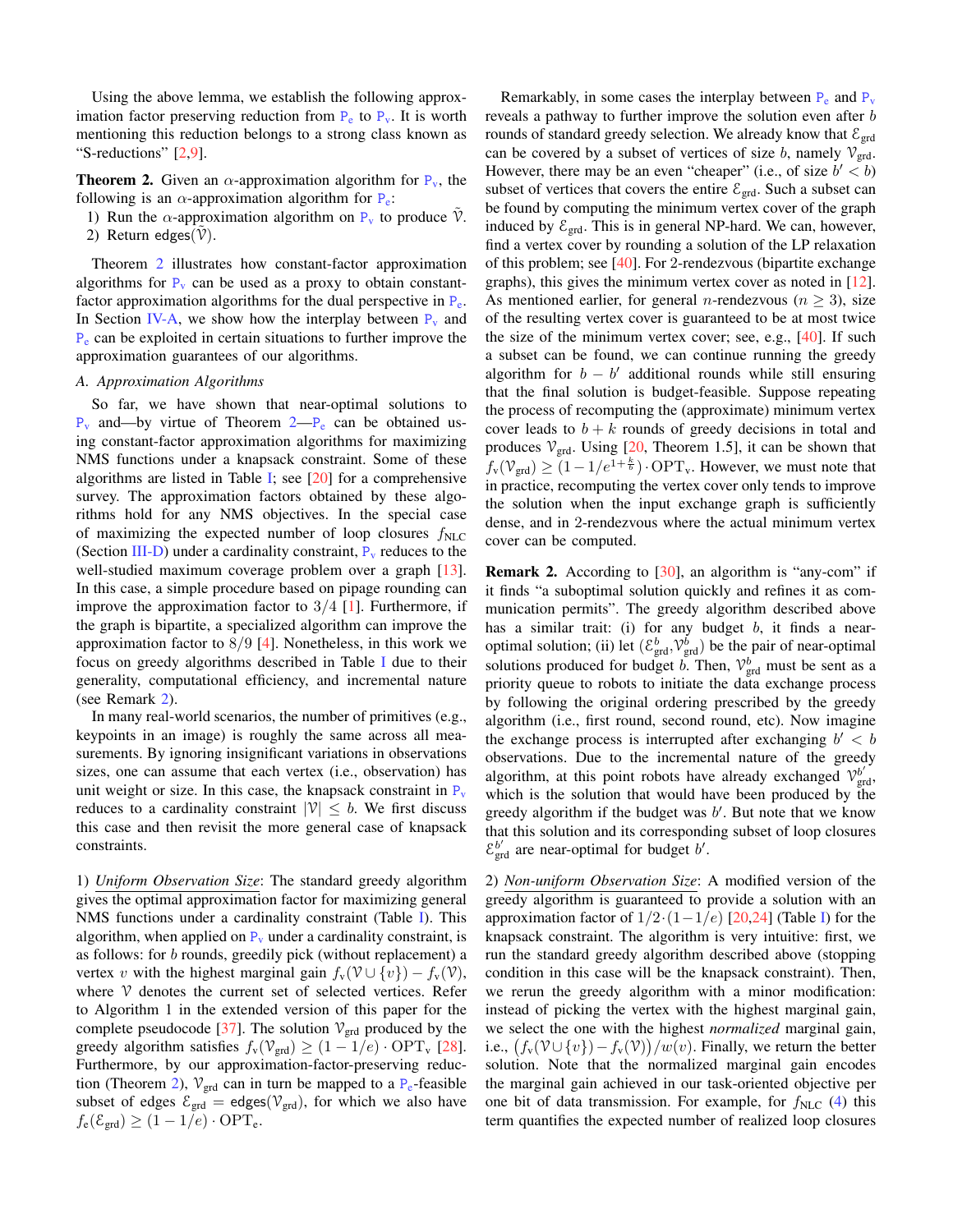TABLE I: A summary of approximation algorithms for maximizing NMS functions based on [\[20\]](#page-8-16)

<span id="page-5-0"></span>

| <b>Observation Size (Vertex Weight)</b> S-reduction to NMS Max. Under |                        | <b>Approximation Factor</b>                            |
|-----------------------------------------------------------------------|------------------------|--------------------------------------------------------|
| Non-uniform                                                           | Knapsack constraint    | Greedy * [24] $1/2 \cdot (1 - 1/e)$ AND $1 - 1/e$ [36] |
| Uniform                                                               | Cardinality constraint | Standard Greedy $1 - 1/e$ [28]                         |

gained by broadcasting  $v \in V_x$  per unit of transmitted data.

# <span id="page-5-3"></span>*B. Computational Complexity Under Uniform Weights*

The standard greedy algorithm needs  $O(b \cdot m)$  evaluations of  $f<sub>y</sub>$  where m denotes the number of vertices in the exchange graph (e.g., number of images among which the search for inter-robot loop closures takes place). Note that in practice  $m > n$  depends on the number of rendezvousing robots  $n$ . The number of function calls can be reduced using the so-called lazy greedy method [\[20](#page-8-16)[,26\]](#page-9-12). Evaluating  $f_{\text{NLC}}$  takes  $O(1)$  time. By contrast, evaluating  $f_{\text{WST}}$  and  $f_{\text{FIM}}$  can be quite costly as they both require computing log-determinant of matrices of size  $O(d)$  where d denotes the number robot poses in the global pose-graph. For dense pose-graphs, a naïve implementation runs in  $O(b \cdot m \cdot d^3)$  time. A more clever implementation [\[18,](#page-8-10)[19\]](#page-8-7) can reduce this to  $O(b \cdot d^3 + b \cdot m \cdot d^2)$ , or even  $O(d^3 + b \cdot m \cdot d^2)$ . Leveraging the sparse structure of real-world pose-graphs eliminates the cubic dependence of run time on  $d$ . In addition, the greedy algorithm enjoys an "embarrassingly parallel" structure that can be easily exploited to significantly speed up the task of screening candidates and thus reduce the impact of  $m$  on the run time.

# <span id="page-5-2"></span>*C. Certifying Near-Optimality via Convex Relaxation*

Evaluating the performance of the proposed approximation algorithms for a particular instance of our problem requires the value of OPT. Computing OPT by brute force is impractical even in rather small scenarios. Given an upper bound  $UPT \ge$ OPT, one can compare the value attained by an approximation algorithm with UPT as a surrogate for OPT. Therefore, UPT provides an *a posteriori* certificate for near-optimality of  $V_{\text{grd}}$ .

We obtain such a certificate by first formulating our combinatorial optimization problem as an integer program (similar to the standard integer linear programming formulation of the maximum coverage problem), and then computing the optimal value of its natural convex relaxation. Consider indicator variables  $\boldsymbol{\pi} \triangleq [\pi_1, \dots, \pi_n]^\top$  and  $\boldsymbol{\ell} \triangleq [\ell_1, \dots, \ell_m]^\top$  where each  $\pi_i$  corresponds to a vertex (similar to [\[12\]](#page-8-2); see Section [III\)](#page-1-1) and each  $\ell_i$  corresponds to an edge in the exchange graph. Let A be the (undirected) incidence matrix of the exchange graph and w be the stacked vector of vertex weights. Define  $\overline{\mathfrak{F}}_{\rm int}\triangleq\big\{(\boldsymbol{\pi}{,}\boldsymbol{\ell})\in\{0{,}1\}^n\times\{0{,}1\}^m: \boldsymbol{\mathrm{w}}^\top\boldsymbol{\pi}\leq b,\bar{\mathbf{A}}^\top\boldsymbol{\pi}\geq\boldsymbol{\ell}\big\}.$ The objective functions introduced in Section [III](#page-1-1) can all be expressed in terms of indicator variables  $\ell$ . For example, the  $\sum_{e \in \mathcal{E}_{all}} \ell_e \cdot p(e) \cdot \mathbb{I}_e$ ; see also [\[3](#page-8-6)[,18\]](#page-8-10). It is easy to observe that D-criterion [\(2\)](#page-3-5) can be expressed as  $h(\ell) \triangleq \log \det(\mathbb{I}_{\text{init}} +$ maximizing  $h(\ell)$  subject to  $(\pi,\ell) \in \mathcal{F}_{int}$  is equivalent to [P](#page-2-3)<sub>e</sub> with the corresponding objective function. Now relaxing  $\mathcal{F}_{int}$ to  $\mathfrak{F}\triangleq\left\{(\boldsymbol{\pi}{,}\boldsymbol{\ell})\in[0,1]^{n}\!\times\![0,1]^{m}:\mathbf{w}^{\!\top}\boldsymbol{\pi}\leq b,\mathbf{A}^{\!\top}\boldsymbol{\pi}\geq\boldsymbol{\ell}\right\}$  results in convex optimization problems for each of the objective functions introduced in Section [III](#page-1-1) (an LP for  $f_{\text{NLC}}$  and maxdet problems [\[39\]](#page-9-13) subject to additional affine constraints for  $f_{\text{WST}}$  and  $f_{\text{FIM}}$ ). This upper bound is used in Section [V](#page-5-1) to certify the near-optimality of the solutions produced by the greedy algorithms. These problem instance-specific certificates are often much stronger than our theoretical worst-case guarantees.

# V. EXPERIMENTS

<span id="page-5-1"></span>In this section, we demonstrate the main features of our proposed approach with both simulated and real-world datasets. In our experiments, all pose-graph SLAM instances are solved using g2o [\[22\]](#page-8-22). All convex relaxation problems introduced in Section [IV-C](#page-5-2) are modeled using the YALMIP toolbox [\[25\]](#page-9-14) and solved using SDPT3 [\[38\]](#page-9-15) in MATLAB.

#### *A. General Setup*

A key property of our proposed approach is its compatibility with any task-oriented NMS objective function. In our experiments, we consider the three functions introduced in Section [III-D:](#page-3-6) (i) D-optimality criterion (FIM); (ii) weighted tree-connectivity (WST), and (iii) expected number of loop closures (NLC). Our main goal is not to compare these objective functions, but to highlight the general applicability of our approach and evaluate it with standard task-oriented metrics. Still, we point out that in practice, different objectives lead to different computation and communication overhead in the metadata exchange phase. As discussed in Section [IV-B,](#page-5-3)  $f_{\text{FIM}}$  and  $f_{\text{WST}}$  incur more computation overhead than  $f_{\text{NLC}}$ , as evaluating them requires computing the log-determinant of large matrices. In terms of communication,  $f_{\text{FIM}}$  incurs the highest overhead.  $f_{\text{WST}}$  incurs less communication overhead than  $f_{\text{FIM}}$ , as it only requires the structure of the pose-graph [\[19\]](#page-8-7). Finally,  $f_{\text{NLC}}$  incurs no communication overhead.

In this work, we do not impose a communication budget on the metadata exchange phase. This is done for two reasons. First, in the place recognition pipeline introduced in Section [III,](#page-1-1) metadata exchange only constitutes a small fraction of the overall resource consumption. Second, the overhead that arises in the metadata exchange phase is objective-dependent in nature. Thus, counting the overhead as part of the resource consumption introduces unnecessary bias towards certain objectives (e.g.,  $f_{\text{NLC}}$ ). Nevertheless, we note that the proposed framework can be trivially extended to account for additional resource consumption beyond the main data exchange phase.

We introduce two algorithms as baselines. One natural way to approach [P](#page-2-3)roblem  $P_e$  is to greedily select edges  $\mathcal E$  from  $\mathcal E_x$ until violating the vertex cover constraint  $c_w(\mathcal{E}) \leq b$ . In what follows, we call this baseline algorithm "Edge Greedy". Note that Edge Greedy is a computationally expensive procedure,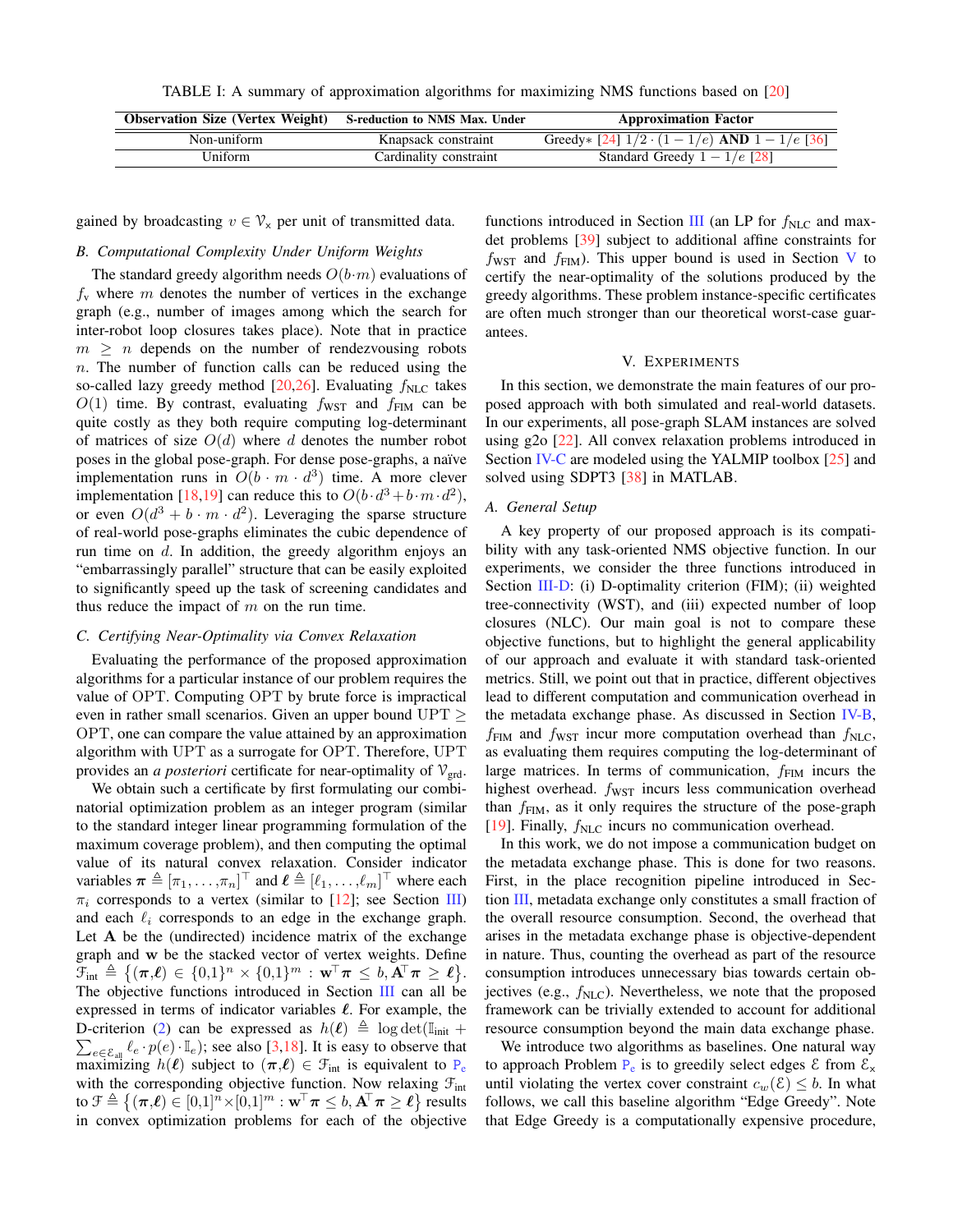<span id="page-6-0"></span>

Fig. 2: Left: KITTI 00; Right: 2D simulation. Each base graph shows trajectories of five robots. Before inter-robot data exchange, trajectories are estimated purely using prior beliefs and odometry measurements, hence the drift displayed in the KITTI trajectories. The simulation trajectories shown are the exact ground truth.

as it requires (approximately) solving the minimum vertex cover problem multiple times during the greedy loop. In our implementation, we further augment Edge Greedy by allowing it to select extra "communication free" edges, i.e., edges that are incident to the current vertex cover. Our second baseline is a simple random algorithm, which picks a random budgetfeasible subset of observations and selects all potential loop closures that can be verified by sending these observations.

When comparing different algorithms, performance is evaluated in terms of the normalized objective value, i.e. achieved objective value divided by the maximum achievable value given infinite budget (i.e., selecting all candidates in  $\mathcal{E}_x$ ). A crucial step is to demonstrate and verify the near-optimal performance of the proposed algorithm. Since finding the optimal value of [P](#page-2-3)roblem  $P_e$  is impractical, we rely on the proposed convex relaxation approach (Section [IV-C\)](#page-5-2) as an *a posteriori* certificate of near-optimality. In addition, to quantify how much accuracy we lose by using only a subset of loop closures, we compute the absolute trajectory error (ATE) between our estimated trajectory and the full maximum likelihood estimate (obtained by selecting all candidate loop closures).

## *B. KITTI Odometry Sequence 00*

In order to show that the proposed algorithms are useful in real-world scenarios, we performed a number of offline experiments on data from the KITTI odometry benchmark [\[11\]](#page-8-23). Similar to [\[8\]](#page-8-1), we divide the odometry sequence 00 into sub-trajectories representing individual robots' paths (Figure [2a\)](#page-6-0). This particular sequence contains many realistic path intersections and re-traversals, providing a large number of inter-robot loop closures that make the measurement selection problem interesting. For the KITTI experiments, we use a modified version of ORB-SLAM2 [\[27\]](#page-9-16) to generate stereo visual odometry and potential loop closures. As in [\[12\]](#page-8-2), we define the probability associated with each potential loop closure by normalizing the corresponding visual similarity score outputted by DBoW2 [\[10\]](#page-8-12). Since the weighted treeconnectivity (WST) objective only supports 2D data, we project the KITTI data to the  $x-y$  plane and work with the projected 2D trajectories. The same projection is done for the other two objective functions to ensure a fair comparison.

In practice, the number of keypoints is roughly the same (around 2000) for all observations obtained by ORB-SLAM2. In our experiments, we ignore this insignificant variation in observation sizes and assign each vertex a unit weight. In this way, our communication budget reduces to a cardinality constraint on the total number of observations the team can exchange. Assuming each keypoint (consisting of a descriptor and coordinates) uses approximately 40 bytes of data, a communication budget of 50, for example, translates to 4MB of total data exchange bandwidth.

Figures [3a-3c](#page-7-0) illustrate the performance of the proposed algorithm under different objective functions and varying communication budget. Under all three objectives, the proposed algorithm outperforms both baselines by a significant margin. Intuitively, the Edge Greedy baseline blindly maximizes the objective function without controlling resource consumption, while the random baseline only aims at achieving a budgetfeasible solution. In contrast, by having foresight over resource consumption while maximizing the objective, the proposed method spends the budget more wisely, hence always achieving a higher score. Furthermore, Figures [3b](#page-7-0) (WST) and [3c](#page-7-0) (NLC) show upper bounds on the value of the optimal solution obtained using convex relaxation (Section [IV-C\)](#page-5-2). We do not include the upper bound for the FIM objective because solving the convex relaxation in this case is too time consuming.<sup>[3](#page-6-1)</sup> For both WST and NLC objectives, we observe that the performance of the proposed algorithm is close to the convex relaxation upper bound. This confirms our intuition that in practice, the proposed algorithm performs much better than the theoretical lower bound of  $(1 - 1/e) \cdot \text{OPT}_e$ . It is particularly interesting that for the NLC objective, the value achieved by the proposed approach matches exactly with the upper bound, indicating that in this case the solution is actually optimal. This happens because the specific problem instance is sparse, i.e., candidate edges form several distinct connected components. In this case, the entire problem breaks down into multiple easier sub-problems, for which it is more likely for the greedy algorithm to obtain an optimal solution. Due to the same sparse structure, we do not observe improvement caused by recomputing the minimum vertex cover, as discussed in Section [IV-A.](#page-4-0)

Figure [3d](#page-7-0) illustrates the cross-objective performance of the proposed method evaluated on the absolute trajectory error (ATE). We note that the overall decrease in error is small as communication budget increases. This suggests that our initial estimate is relatively accurate. Nevertheless, as the communication budget increases, the estimates of all three objectives eventually approach the full maximum likelihood estimate (obtained by selecting all potential loop closures). Interestingly, the ATE metric is not monotonically decreasing. Furthermore, the performance of the NLC objective is more stable compared to the FIM and WST objectives. Both observations are due to the fact that the ATE is highly

<span id="page-6-1"></span> $3$ The KITTI dataset we use contains more than 2000 poses in total. Consequently, the Fisher information matrix with three degrees of freedom has dimension larger than  $6000 \times 6000$ .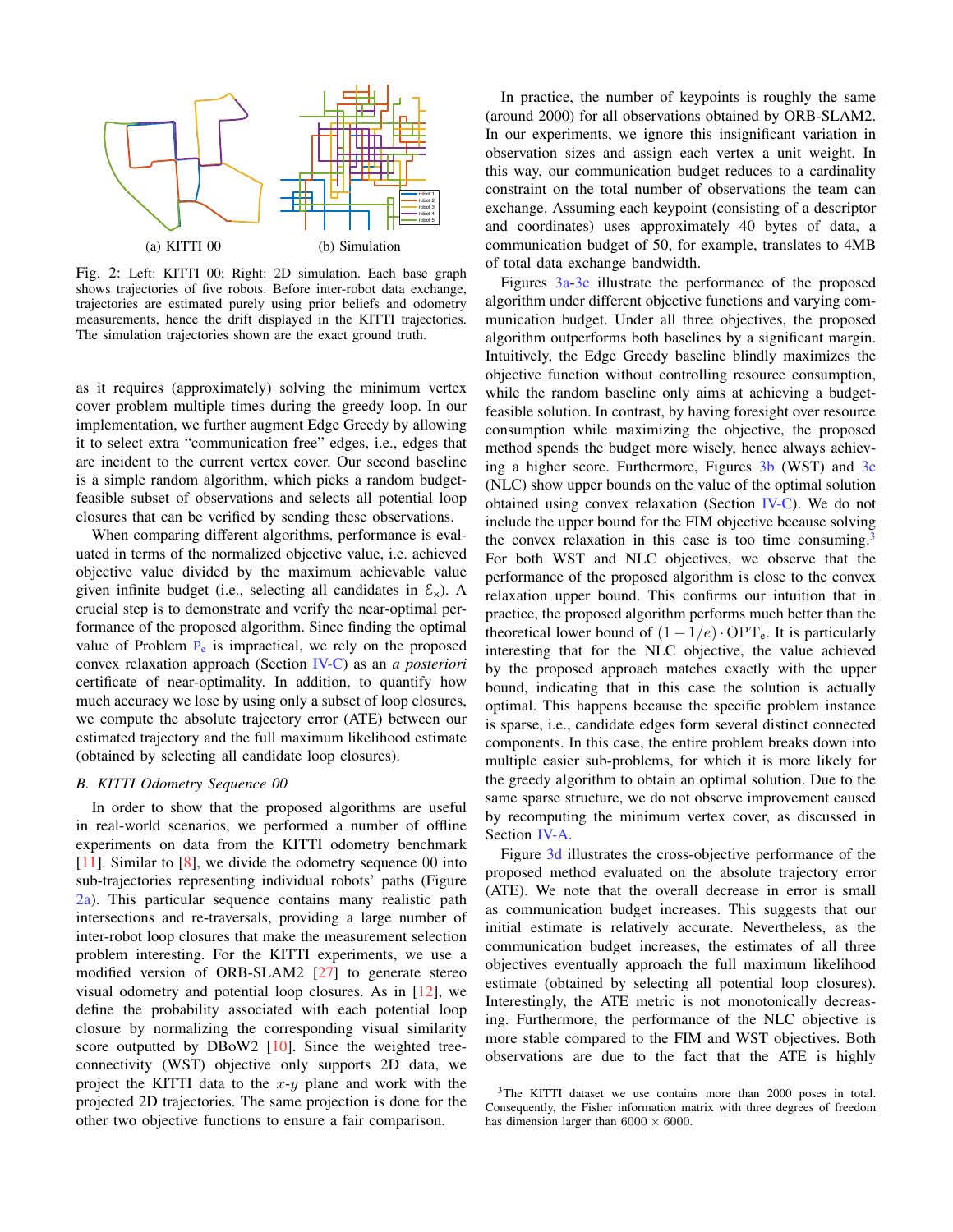<span id="page-7-0"></span>

Fig. 3: (a) to (c) shows performance of the proposed algorithm in KITTI 00 under different objective functions and varying communication budget. Objective value is normalized by the maximum achievable value of each objective given infinite budget (selecting all potential loop closures). (d): cross-objective performance evaluated on ATE, compared against the maximum likelihood estimate given infinite budget. In the KITTI experiments, budget b is defined as the total number of observations the team can exchange. In this dataset, the minimum budget to cover all potential loop closures is 250, which translate to roughly 20MB of total data exchange bandwidth.

dependent on the random realization of the selected loop closures. Intuitively, although the FIM and WST objectives tend to select more informative loop closure candidates, these candidates may turn out to be false positives and hence do not contribute to the final localization accuracy. From this perspective, the NLC objective is advantageous as it seeks to maximize the expected number of true loop closures. However, the other two objectives can be easily augmented to better cope with the stochastic nature of candidate loop closures. This can be done by, e.g., prefiltering the candidates and removing those with low occurrence probabilities.

#### *C. Simulation Experiments*

Synthetic data was produced using the 2D simulator functionality of g2o [\[22\]](#page-8-22). The simulator produced noisy odometry and loop closure constraints for robots moving in a random square grid pattern (Figure  $2b$ ). The trajectory was divided into multiple robots in the same manner as the KITTI data, but loop closures probabilities  $p$  were generated from a uniform random distribution. We use a simulated graph to study the behavior of the proposed algorithm under varying densities of the input exchange graph. In our simulation, we control this density by enforcing different maximum degrees on the vertices and randomly pruning excess candidate edges. Figure [4](#page-7-1) displays the effect of increasing density (in terms of the maximum vertex degree) on the WST objective. The algorithms were applied with a fixed communication budget of 50 over the same exchange graph. As expected, the proposed algorithm outperforms the baselines by a significant margin.

#### VI. CONCLUSION & FUTURE WORK

Inter-robot loop closures constitute the essence of collaborative localization and mapping; without them "collaboration" is impossible. Detecting inter-robot loop closures is a resourceintensive process, during which robots must exchange substantial amounts of sensory data. Recent works have made great strides in making CSLAM front-ends more data efficient [\[8,](#page-8-1)[12\]](#page-8-2). While such approaches play a crucial role in saving scarce mission-critical resources, in many scenarios the resources available onboard (mainly, battery and bandwidth) may be insufficient for verifying every potential loop closure.

<span id="page-7-1"></span>

Fig. 4: Performance of the proposed algorithm maximizing the WST objective in simulation under fixed communication budget (50 in this case) and varying maximum degree of the exchange graph.

Consequently, robots must be able to solve the inter-robot loop closure detection problem under budgeted communication.

This paper addressed this critical challenge by adopting a resource-adaptive approach. In particular, we presented "anycom" constant-factor approximation algorithms for the problem of selecting a budget-feasible subset of potential loop closures while maximizing a task-oriented objective. Performance guarantees presented in this work hold for any monotone submodular objective. Extensive experimental results using the KITTI benchmark dataset and realistic synthetic data validated our theoretical results.

We plan to extend our results by considering new forms of communications constraints. In particular, in heterogeneous multirobot systems, one may wish to partition the team into several disjoint blocks and impose different communication budgets on each block. Our preliminary results indicate that our approach can be extended to cover this case. While beyond the scope of this paper, analyzing more complex communication protocols and network topologies is another important future direction.

### ACKNOWLEDGEMENT

This work was supported in part by the NASA Convergent Aeronautics Solutions project Design Environment for Novel Vertical Lift Vehicles (DELIVER), by the Northrop Grumman Corporation, and by ONR under BRC award N000141712072.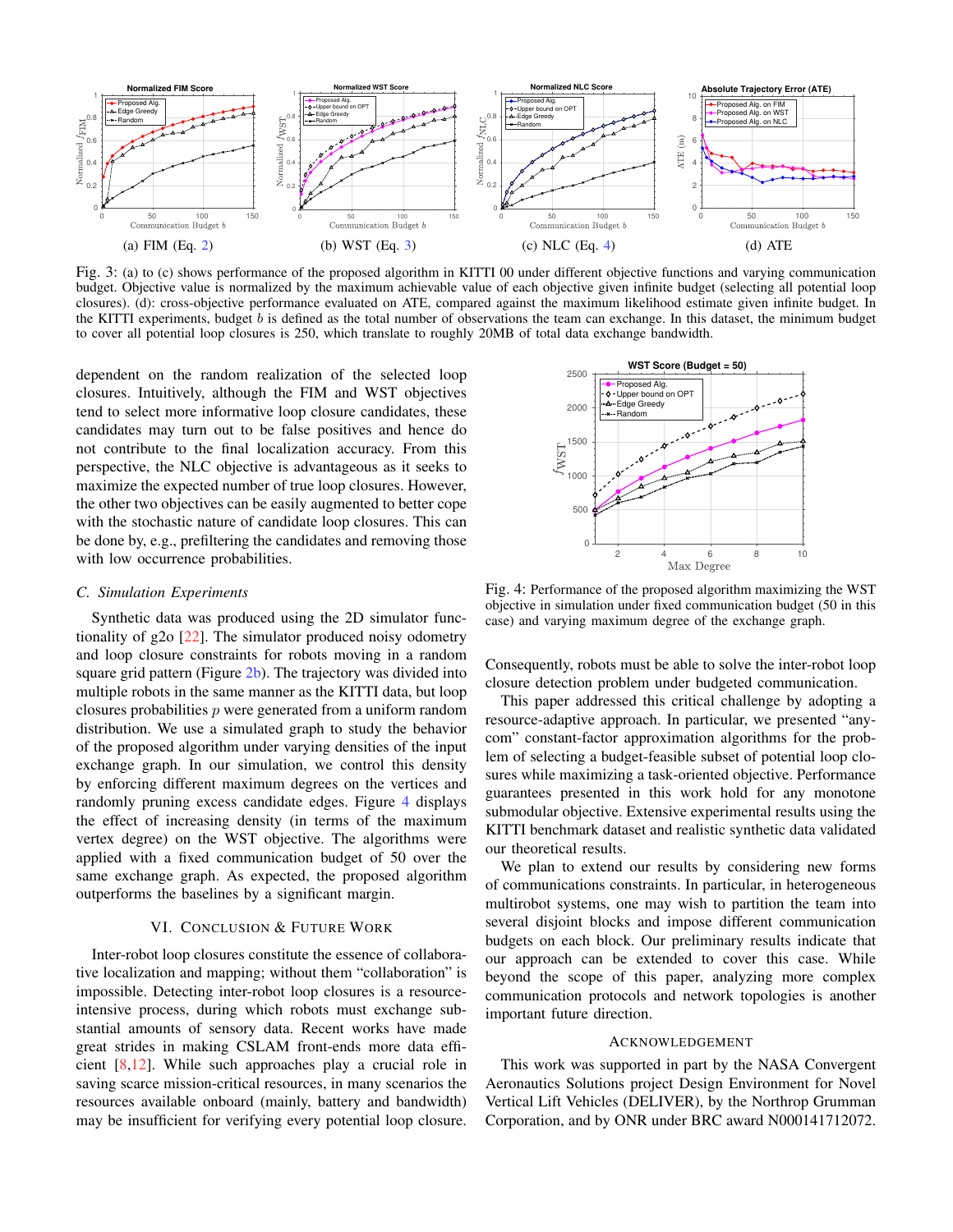#### REFERENCES

- <span id="page-8-19"></span>[1] Alexander A. Ageev and Maxim I. Sviridenko. Approximation algorithms for maximum coverage and max cut with given sizes of parts. In Gérard Cornuéjols, Rainer E. Burkard, and Gerhard J. Woeginger, editors, *Integer Programming and Combinatorial Optimization*, pages 17–30, Berlin, Heidelberg, 1999. pringer Berlin Heidelberg. ISBN 978-3-540-48777-7.
- <span id="page-8-17"></span>[2] Giorgio Ausiello, Pierluigi Crescenzi, Giorgio Gambosi, Viggo Kann, Alberto Marchetti-Spaccamela, and Marco Protasi. *Complexity and approximation: Combinatorial optimization problems and their approximability properties*. Springer Science & Business Media, 2012.
- <span id="page-8-6"></span>[3] Luca Carlone and Sertac Karaman. Attention and anticipation in fast visual-inertial navigation. In *Robotics and Automation (ICRA), 2017 IEEE International Conference on*, pages 3886–3893. IEEE, 2017.
- <span id="page-8-20"></span>[4] Bugra Caskurlu, Vahan Mkrtchyan, Ojas Parekh, and K. Subramani. On partial vertex cover and budgeted maximum coverage problems in bipartite graphs. In Josep Diaz, Ivan Lanese, and Davide Sangiorgi, editors, *Theoretical Computer Science*, pages 13–26, Berlin, Heidelberg, 2014. Springer Berlin Heidelberg.
- <span id="page-8-3"></span>[5] Siddharth Choudhary, Luca Carlone, Carlos Nieto, John Rogers, Henrik I Christensen, and Frank Dellaert. Distributed mapping with privacy and communication constraints: Lightweight algorithms and object-based models. *The International Journal of Robotics Research*, 36 (12):1286–1311, 2017. doi: 10.1177/0278364917732640.
- <span id="page-8-0"></span>[6] Titus Cieslewski and Davide Scaramuzza. Efficient decentralized visual place recognition from full-image descriptors. In *1st International Symposium on Multi-Robot and Multi-Agent Systems*, 2017.
- <span id="page-8-4"></span>[7] Titus Cieslewski and Davide Scaramuzza. Efficient decentralized visual place recognition using a distributed inverted index. *IEEE Robotics and Automation Letters*, 2(2):640–647, 2017.
- <span id="page-8-1"></span>[8] Titus Cieslewski, Siddharth Choudhary, and Davide Scaramuzza. Data-efficient decentralized visual SLAM. *CoRR*, abs/1710.05772, 2017. URL [http://arxiv.org/abs/](http://arxiv.org/abs/1710.05772) [1710.05772.](http://arxiv.org/abs/1710.05772)
- <span id="page-8-18"></span>[9] Pierluigi Crescenzi. A short guide to approximation preserving reductions. In *Computational Complexity, 1997. Proceedings., Twelfth Annual IEEE Conference on (Formerly: Structure in Complexity Theory Conference)*, pages 262–273. IEEE, 1997.
- <span id="page-8-12"></span>[10] Dorian Gálvez-López and J. D. Tardós. Bags of binary words for fast place recognition in image sequences. *IEEE Transactions on Robotics*, 28(5):1188–1197, October 2012. ISSN 1552-3098. doi: 10.1109/TRO.2012. 2197158.
- <span id="page-8-23"></span>[11] Andreas Geiger, Philip Lenz, and Raquel Urtasun. Are we ready for autonomous driving? the kitti vision benchmark suite. In *Conference on Computer Vision and Pattern Recognition (CVPR)*, 2012.
- <span id="page-8-2"></span>[12] Matthew Giamou, Kasra Khosoussi, and Jonathan P How.

Talk resource-efficiently to me: Optimal communication planning for distributed loop closure detection. In *IEEE International Conference on Robotics and Automation (ICRA)*, 2018.

- <span id="page-8-15"></span>[13] Dorit S Hochbaum. *Approximation algorithms for NPhard problems*. PWS Publishing Co., 1996.
- <span id="page-8-8"></span>[14] G. Huang, M. Kaess, and J. J. Leonard. Consistent sparsification for graph optimization. In *2013 European Conference on Mobile Robots*, pages 150–157, Sept 2013. doi: 10.1109/ECMR.2013.6698835.
- <span id="page-8-14"></span>[15] Siddharth Joshi and Stephen Boyd. Sensor selection via convex optimization. *Signal Processing, IEEE Transactions on*, 57(2):451–462, 2009.
- <span id="page-8-13"></span>[16] Richard M Karp. Reducibility among combinatorial problems. In *Complexity of computer computations*, pages 85–103. Springer, 1972.
- <span id="page-8-11"></span>[17] Kasra Khosoussi, Shoudong Huang, and Gamini Dissanayake. Tree-connectivity: Evaluating the graphical structure of SLAM. In *Robotics and Automation (ICRA), 2016 IEEE International Conference on*, pages 1316– 1322. IEEE, 2016.
- <span id="page-8-10"></span>[18] Kasra Khosoussi, Gaurav S. Sukhatme, Shoudong Huang, and Gamini Dissanayake. Designing sparse reliable pose-graph SLAM: A graph-theoretic approach. *International Workshop on the Algorithmic Foundations of Robotics*, 2016.
- <span id="page-8-7"></span>[19] Kasra Khosoussi, Matthew Giamou, Gaurav S Sukhatme, Shoudong Huang, Gamini Dissanayake, and Jonathan P How. Reliable graph topologies for SLAM. *International Journal of Robotics Research*, 2018. Accepted.
- <span id="page-8-16"></span>[20] Andreas Krause and Daniel Golovin. Submodular function maximization. In Lucas Bordeaux, Youssef Hamadi, and Pushmeet Kohli, editors, *Tractability: Practical Approaches to Hard Problems*, pages 71–104. Cambridge University Press, 2014. ISBN 9781139177801.
- <span id="page-8-9"></span>[21] Henrik Kretzschmar and Cyrill Stachniss. Informationtheoretic compression of pose graphs for laser-based slam. *The International Journal of Robotics Research*, 31 (11):1219–1230, 2012. doi: 10.1177/0278364912455072. URL [https://doi.org/10.1177/0278364912455072.](https://doi.org/10.1177/0278364912455072)
- <span id="page-8-22"></span>[22] Rainer Kümmerle, Giorgio Grisetti, Hauke Strasdat, Kurt Konolige, and Wolfram Burgard. g 2 o: A general framework for graph optimization. In *Robotics and Automation (ICRA), 2011 IEEE International Conference on*, pages 3607–3613. IEEE, 2011.
- <span id="page-8-5"></span>[23] Spyridon Leonardos, Xiaowei Zhou, and Kostas Daniilidis. Distributed consistent data association via permutation synchronization. In *Robotics and Automation (ICRA), 2017 IEEE International Conference on*, pages 2645–2652. IEEE, 2017.
- <span id="page-8-21"></span>[24] Jure Leskovec, Andreas Krause, Carlos Guestrin, Christos Faloutsos, Jeanne VanBriesen, and Natalie Glance. Cost-effective outbreak detection in networks. In *Proceedings of the 13th ACM SIGKDD international conference on Knowledge discovery and data mining*, pages 420–429. ACM, 2007.